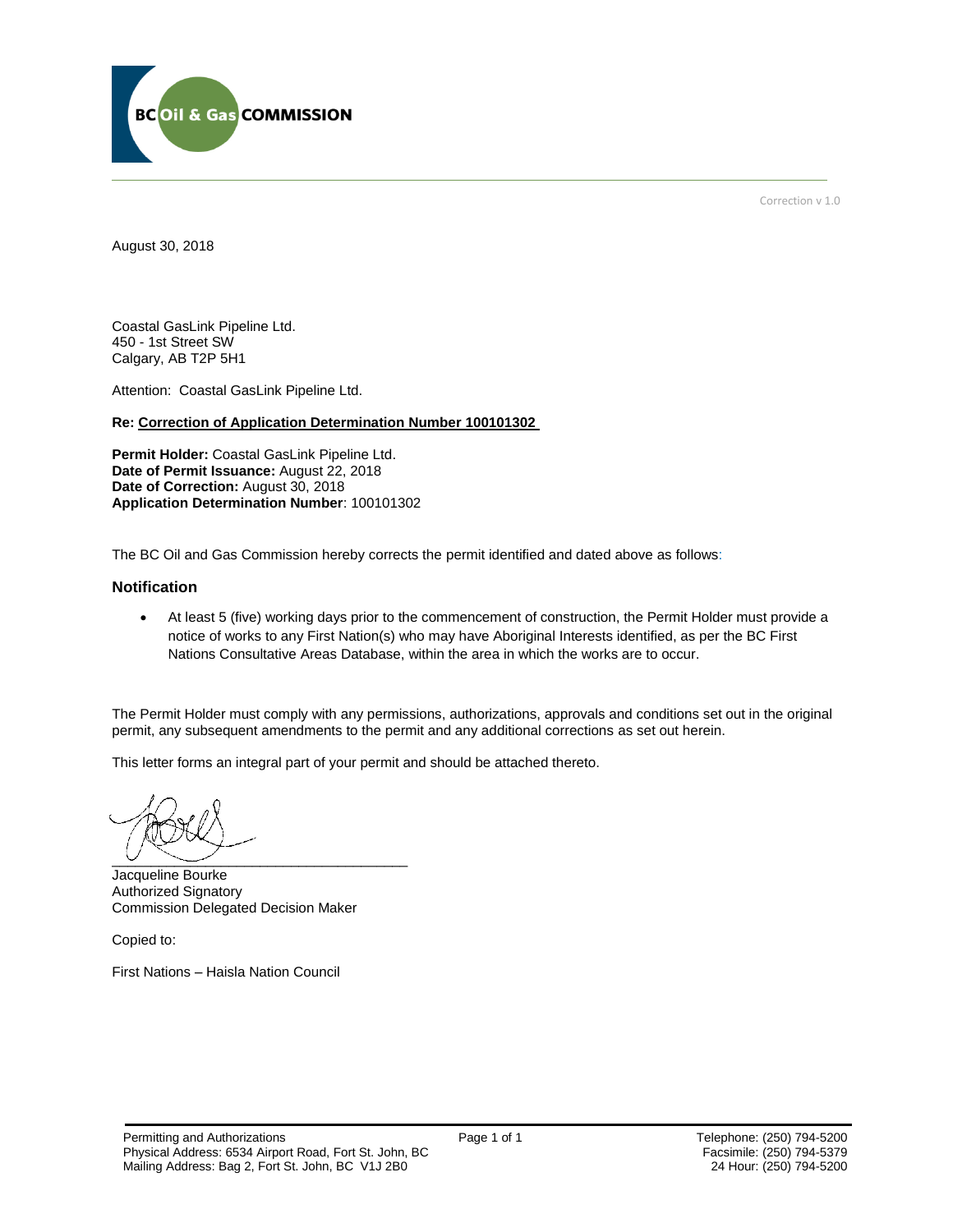

OGAA Permit Template v 4.1

August 22, 2018

Coastal GasLink Pipeline Ltd. 450 - 1st Street SW Calgary, AB T2P 5H1

Attention: Coastal GasLink Pipeline Ltd.

#### **RE: Determination of Application Area Number 100101302**

**Permit Holder:** Coastal GasLink Pipeline Ltd. **Date of Issuance:** August 22, 2018 **Effective Date:** August 22, 2018 **Application Submitted Date:** April 20, 2018 **Application Determination Number**: 100101302 **Approved Disturbance Footprint:** 1.629 ha

### **ACTIVITIES APPROVED**

| Road Number No.: 04515                      | Segment No.: 001       |
|---------------------------------------------|------------------------|
| Associated Oil & Gas Activity No.: 00163685 | <b>Type:</b> Deck Site |

# **GENERAL PERMISSIONS, AUTHORIZATIONS and CONDITIONS**

### **PERMISSIONS**

#### **Oil and Gas Activities Act**

- 1. The BC Oil and Gas Commission, under section 25 (1) of the *Oil and Gas Activities Act*, hereby permits the Permit Holder referenced above to carry out the following activities, indicated in the Approved Activities table above, subject to the conditions contained herein, any applicable exemptions and authorizations:
	- a) To construct, maintain and operate an oil and gas road as detailed in the Activity Details tables below.
- 2. The permissions and authorizations granted under this permit are limited to the area identified in the spatial data submitted to the Commission in the permit application as identified and dated above; herein after referred to as the 'activity area'.

#### **Petroleum and Natural Gas Act**

- 3. Pursuant to section 138(1) of the *Petroleum and Natural Gas Act,* the Permit Holder is permitted to enter, occupy and use any unoccupied Crown land located within the activity area to carry out the oil and gas activities and related activities permitted, or authorized herein.
	- a) The permission to occupy and use Crown land does not entitle the Permit Holder to exclusive possession of the area.
	- b) The total disturbance within the activity area must not exceed the total approved disturbance footprint as referenced above.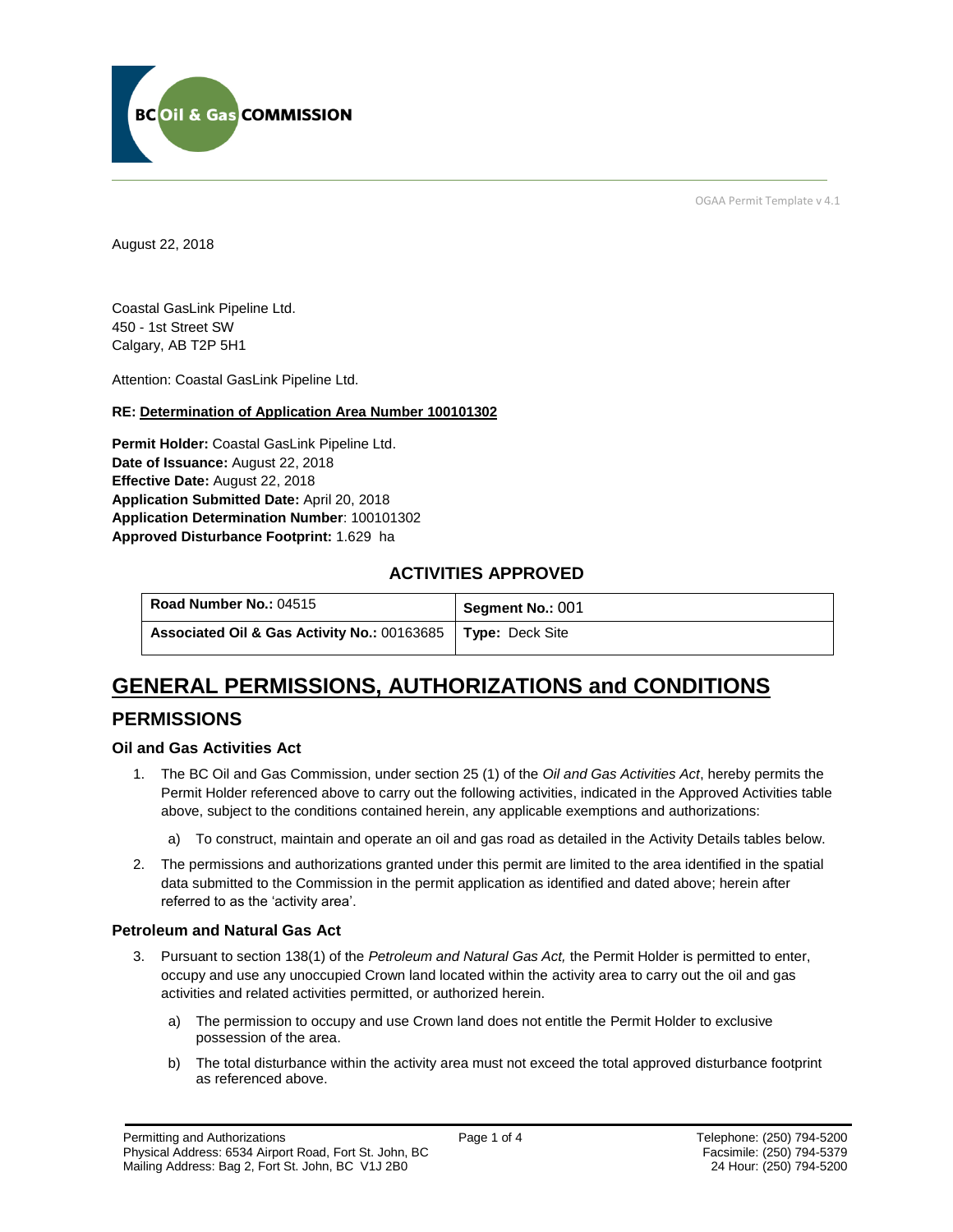# **CONDITIONS**

#### **Notification**

4. Within 60 days of the completion of construction activities under this permit, the Permit Holder must submit to the Commission a post-construction plan as a shapefile and PDF plan accurately identifying the location of the total area actually disturbed under this permit. The shapefile and plan must be submitted via eSubmission.

#### **General**

- 5. The rights granted by this permit in relation to unoccupied Crown land are subject to all subsisting grants to or rights of any person made or acquired under the *Coal Act, Forest Act, Land Act, Mineral Tenure Act, Petroleum and Natural Gas Act, Range Act, Water Sustainability Act* or *Wildlife Act*, or any extension or renewal of the same.
- 6. The Permit Holder must not assign, sublicense or permit any person other than its employees, contractors or representatives, to use or occupy any Crown land within the activity area without the Commission's written consent.
- 7. The Permit Holder must ensure that any Crown land within the activity area is maintained in a condition so as to minimize hazards, including but not limited to hazards associated with storage of materials and equipment.
- 8. The Permit Holder must ensure that any Crown land within the activity area is maintained free of garbage, debris and unused equipment.

#### **Environmental**

- 9. Construction activities must not result in rutting, compaction or erosion of soils that cannot be reasonably rehabilitated to similar levels of soil productivity that existed on the activity area prior to the construction activities taking place.
- 10. Any temporary access must be constructed and maintained in a manner that provides for proper surface drainage, prevents pooling on the surface, and maintains slope integrity.
- 11. The Permit Holder must make reasonable efforts to prevent establishment of invasive plants on the activity area associated with the related activities set out in the Authorized Activities table above resulting from the carrying out of activities authorized under this permit.
- 12. Following completion of construction associated with the associated activities set out in the Authorized Activities table above, the Permit Holder must, as soon as practicable
	- a) decompact any soils compacted by the activity;
	- b) if natural surface drainage pattern was altered by the carrying out of the activity, the Permit Holder must restore, to the extent practicable, to the drainage pattern and its condition before the alteration; and
	- c) re-vegetate any exposed soil on the activity area including, where necessary, using seed or vegetative propagules of an ecologically suitable species that
		- (i) promote the restoration of the wildlife habitat that existed on the area before the oil and gas activity was begun, and
		- (ii) stabilize the soil if it is highly susceptible to erosion.
	- d) Following completion of construction activities authorized under this permit, any retrievable surface soils removed from the activity area must be redistributed so that the soil structure is restored, to the extent practicable, to its condition before the activity was begun.
- 13. Except with leave of the Commission, the permit holder must not undertake clearing or significant maintenance activities within UWR U-6-009 between November 1 and May 1.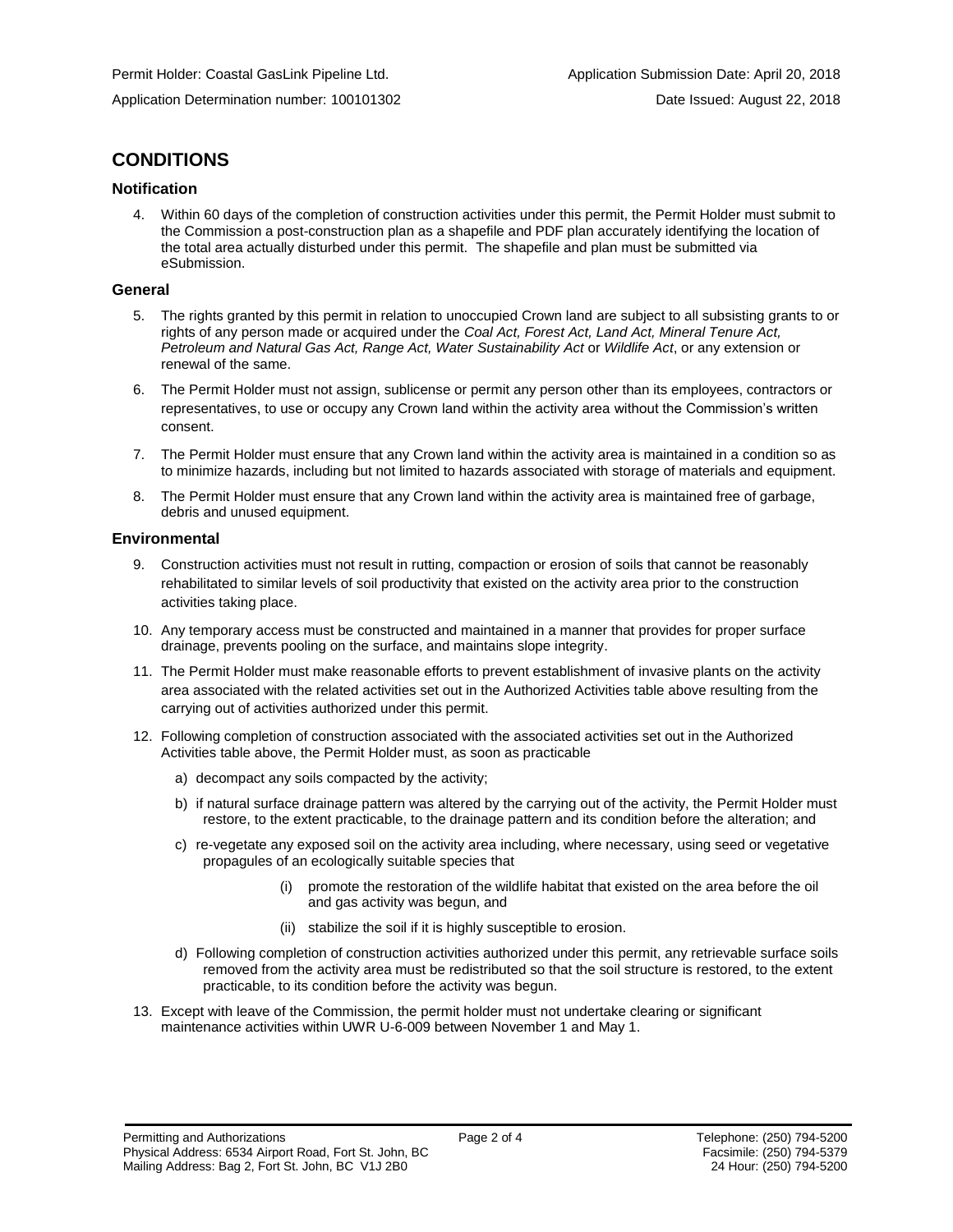Application Determination number: 100101302 Date Issued: August 22, 2018

#### **Clearing**

14. The Permit Holder is permitted to fell any trees located on Crown land within 1.5 tree lengths of the activity area that are considered to be a safety hazard according to *Workers Compensation Act* regulations and must be felled in order to eliminate the hazard. Trees or portions of these trees that can be accessed from the activity area without causing damage to standing timber may be harvested.

#### **Archaeology**

- 15. An AIA report must be submitted to the Commission as soon as practicable.
- 16. If artifacts, features, materials or things protected under section 13(2) of the Heritage Conservation Act are identified the permit holder must, unless the permit holder holds a permit under section 12 of the Heritage Conservation Act issued by the Commission in respect of that artifact, feature, material or thing:
	- a) immediately cease all work in the vicinity of the artifacts, features, materials or things;
	- b) immediately notify the Commission and the Archaeology Branch of the Ministry of Forests, Lands and Natural Resource Operations
	- c) refrain from resuming work in the vicinity of the artifacts, features, materials or things except in accordance with an appropriate mitigation plan that has been prepared in accordance with the Heritage Conservation Act and approved by the Archaeology Branch of the Ministry of Forests, Lands and Natural Resource Operations.

# **ACTIVITY SPECIFIC DETAILS PERMISSIONS, and CONDITIONS**

# **ROAD**

**Land Area Number:** 100004012 **Road Number:** 04515 **Road Type:** Long-Term - All-Weather

# **ACTIVITY DETAILS**

| <b>Seg No.: 001</b> | Zone: 09 From: N 5993021.256 E 531780.521 To: N 5993054.173 E 532157.857 |  |
|---------------------|--------------------------------------------------------------------------|--|
|---------------------|--------------------------------------------------------------------------|--|

*All permissions for this activity are subject to the following conditions:*

#### **Road Conditions**

17. The Permit Holder will immediately effect, and keep in force insurance of an amount not less than \$1,000,000 protecting the Province, the Commission and the Permit Holder (without any rights of cross-claim or subrogation) against claims for personal injury, death, property damage, or third party liability claims arising from any accident or occurrence on the activity area.

# **ADVISORY GUIDANCE**

- 1. Construction Plan CGW-4703-MCSL-G-MP-1065-RW-100.0-Sketch-Rev 0.pdf is for the Permit Holder's internal reference only and was not reviewed as a decision tool for this permit, nor does it form an integral part of this permit.
- 2. Instructions for submitting notice of construction start, as required by regulation, can be found in the Oil and Gas Activity Operations Manual on the Commission's website.
- 3. The term "unused equipment" has the same definition as in the Drilling and Production Regulation.

All pages included in this permit and any attached documents form an integral part of this permit.